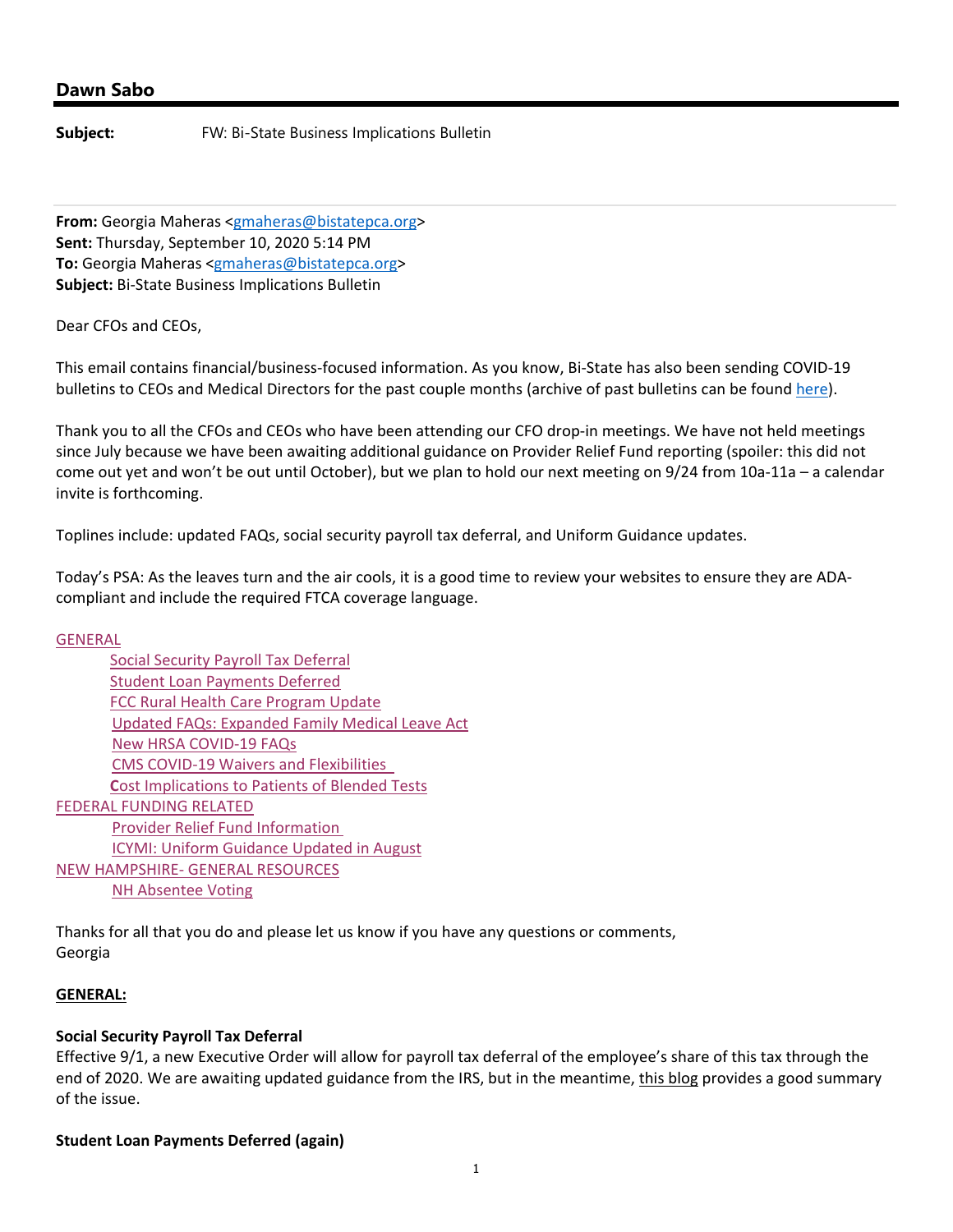A recent Executive Order has extended the federally‐backed student loan deferral to the end of the calendar year. Loan payments will resume in 2021 and no interest is accruing during the deferral.

# **FCC Rural Health Care Program Update**

Several of you have (are) participated in the FCC's Rural Health Care Program in the past. This program (more info available here) provides funding for broadband and telecommunications. In the past, this program would implement across the board cuts if they ran short of funds. They have changed that to a prioritization system moving forward, which means some health care organizations will not receive cuts.

# **Updated FAQs: Expanded Family Medical Leave Act**

The DOL has recently updated the FAQs surrounding the Expanded Family Medical Leave Act time that was included in the CARES Act with regard to using this paid leave for school coverage.

The most relevant Q&A is below; the link to the full FAQ is here.

98. My child's school is operating on an alternate day (or other hybrid-attendance) basis. The school is open **each day, but students alternate between days attending school in person and days participating in remote** learning. They are permitted to attend school only on their allotted in-person attendance days. May I take **paid leave under the FFCRA in these circumstances?** (added 08/27/2020)

Yes, you are eligible to take paid leave under the FFCRA on days when your child is not permitted to attend school in person and must instead engage in remote learning, as long as you need the leave to actually care for your child during that time and only if no other suitable person is available to do so. For purposes of the FFCRA and its implementing regulations, the school is effectively "closed" to your child on days that he or she cannot attend in person. You may take paid leave under the FFCRA on each of your child's remote‐learning days.

99. My child's school is giving me a choice between having my child attend in person or participate in a remote learning program for the fall. I signed up for the remote learning alternative because, for example, I worry that my child might contract COVID-19 and bring it home to the family. Since my child will be at home, may I **take paid leave under the FFCRA in these circumstances?** (added 08/27/2020)

No, you are not eligible to take paid leave under the FFCRA because your child's school is not "closed" due to COVID–19 related reasons; it is open for your child to attend. FFCRA leave is not available to take care of a child whose school is open for in‐person attendance. If your child is home not because his or her school is closed, but because you have chosen for the child to remain home, you are not entitled to FFCRA paid leave. However, if, because of COVID‐19, your child is under a quarantine order or has been advised by a health care provider to self‐isolate or self‐quarantine, you may be eligible to take paid leave to care for him or her. See **FAQ 63**.

Also, as explained more fully in FAQ 98, if your child's school is operating on an alternate day (or other hybrid‐ attendance) basis, you may be eligible to take paid leave under the FFCRA on each of your child's remote‐ learning days because the school is effectively "closed" to your child on those days.

100. **My child's school is beginning the school year under a remote learning program out of concern for** COVID-19, but has announced it will continue to evaluate local circumstances and make a decision about reopening for in-person attendance later in the school year. May I take paid leave under the FFCRA in these **circumstances?** (added 08/27/2020)

Yes, you are eligible to take paid leave under the FFCRA while your child's school remains closed. If your child's school reopens, the availability of paid leave under the FFCRA will depend on the particulars of the school's operations. See FAQ 98 and 99.

# **New HRSA COVID‐19 FAQs**

HRSA has posted a couple of new FAQs, including: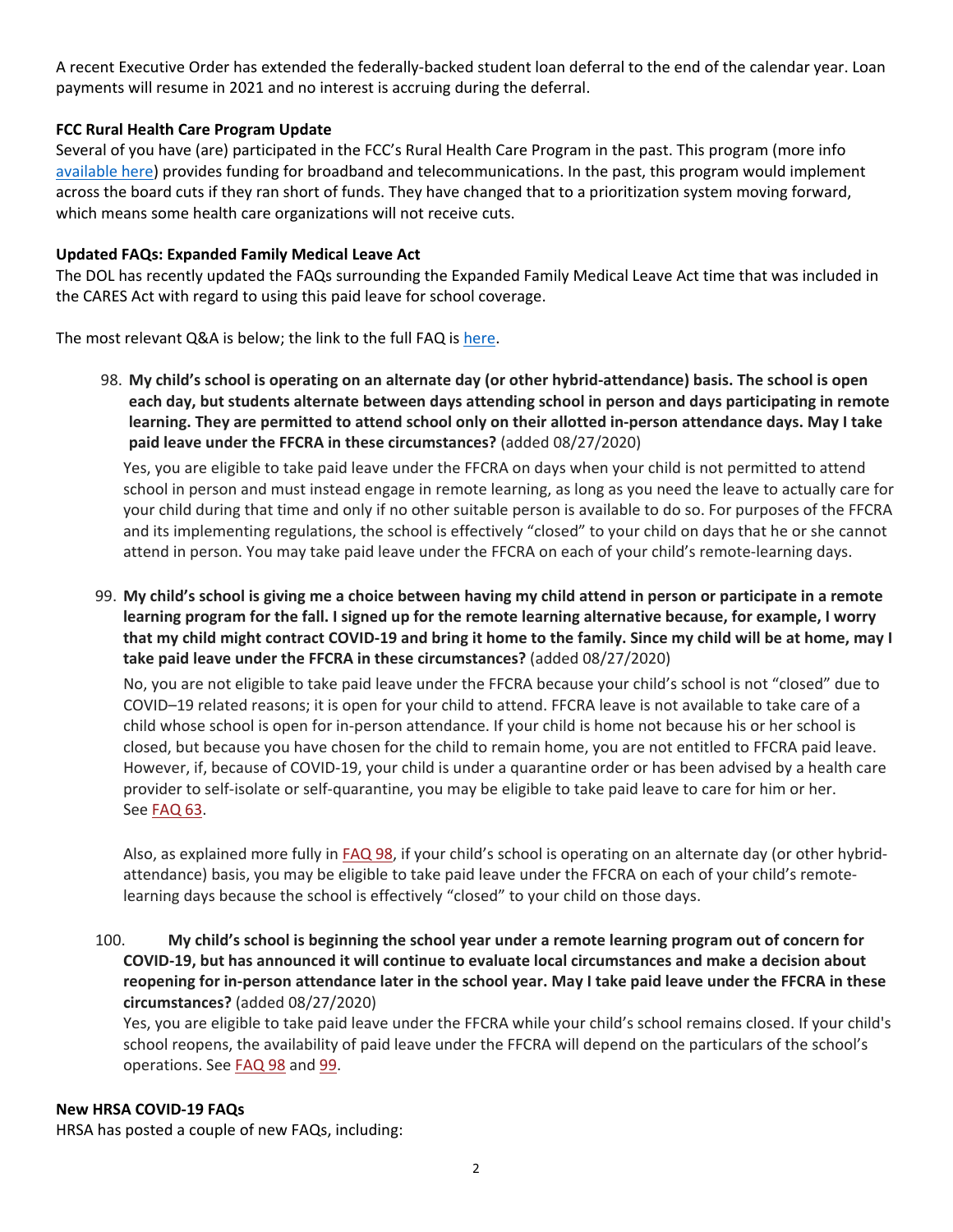- What are the FTCA requirements governing the administration of vaccines by nurses or others who are called out of retirement?
- If health centers are considering drive-through vaccine clinics in fire stations or similar buildings, how can they ensure this activity is done on behalf of the health center and covered by FTCA? How will health centers add these temporary sites to scope?
- Are health centers required to participate in the COVID‐19 Claims Reimbursement to Health Care Providers and Facilities for Testing and Treatment of the Uninsured Program (HRSA COVID‐19 Uninsured Program)? You can find answers to these questions and all of HRSA's FAQs here.

# **CMS COVID‐19 Waivers and Flexibilities**

Katherine McDowell, the CMS Regional Administrator in Boston recently sent out a note thanking all CMS providers for their hard work. She shared information about the numerous waivers and flexibilities CMS has implemented to address provider needs relative to COVID‐19. She noted that in late August, CMS announced a new round of sweeping regulatory changes that affect numerous provider types. In the emergency regulations, CMS revised its previous policy that covered repeated COVID‐19 testing for Medicare beneficiaries without practitioner orders during the PHE. The revised policy specifies that each beneficiary may receive one COVID‐19 test without the order of a physician or other health practitioner, but Medicare will require such an order for all further COVID‐19 tests. This change helps ensure that beneficiaries receive appropriate medical attention if they need multiple tests. It is also designed to stop fraudsters from performing or billing for unnecessary tests. To view the new rule, visit https://www.cms.gov/files/document/covid‐ifc‐3‐ 8‐25‐20.pdf.

You can find links to the all of the CMS COVID-19 waivers and flexibilities here. Katherine McDowell concluded her note with thanks and by reminding providers that the CMS Boston Team stands ready to support you hear any thoughts on how CMS could better support you.

# **Cost Implications to Patients of Blended Tests**

Please remember to make patients aware of the cost implications of any COVID‐19 related testing. Many patients expect no cost, so if a visit / test will result in a cost share it is important that they know this ahead of time. This becomes particularly important as we re‐enter flu season and more combined tests are ordered. Details on COVID‐19 testing coverage can be found online: , DVHA Policy for Medicaid, Medicare FAQs on COVID‐19 Coverage, Coverage for COVID‐ 19 Testing for Uninsured Patients.

# **FEDERAL FUNDING RELATED:**

# **Provider Relief Fund Information**

HHS has indicated that reporting guidance will be released in October. Currently, the reporting system will open on 10/1/2020, with reports for CY2020 due by 2/15/2021. If recipients fully spend down funds in CY2020, they will need to complete only one report. Recipients with funds unexpended by 12/31/2020 will need to complete a second and final report no later than 7/31/2021.

# **ICYMI: Uniform Guidance Updated in August**

The Office of Management and Budget updated Uniform Guidance effective 11/12/2020 (two days after Georgia's birthday). Two provisions are effective 8/13/2020: sections 200.216 and 200.340.

# **NEW HAMPSHIRE‐ GENERAL RESOURCES:**

# **NH Absentee Voting**

InDepthNH.org has put together a quick tutorial for how to request an absentee ballot, noting that the process is very easy.

### **MEETING NOTES:**